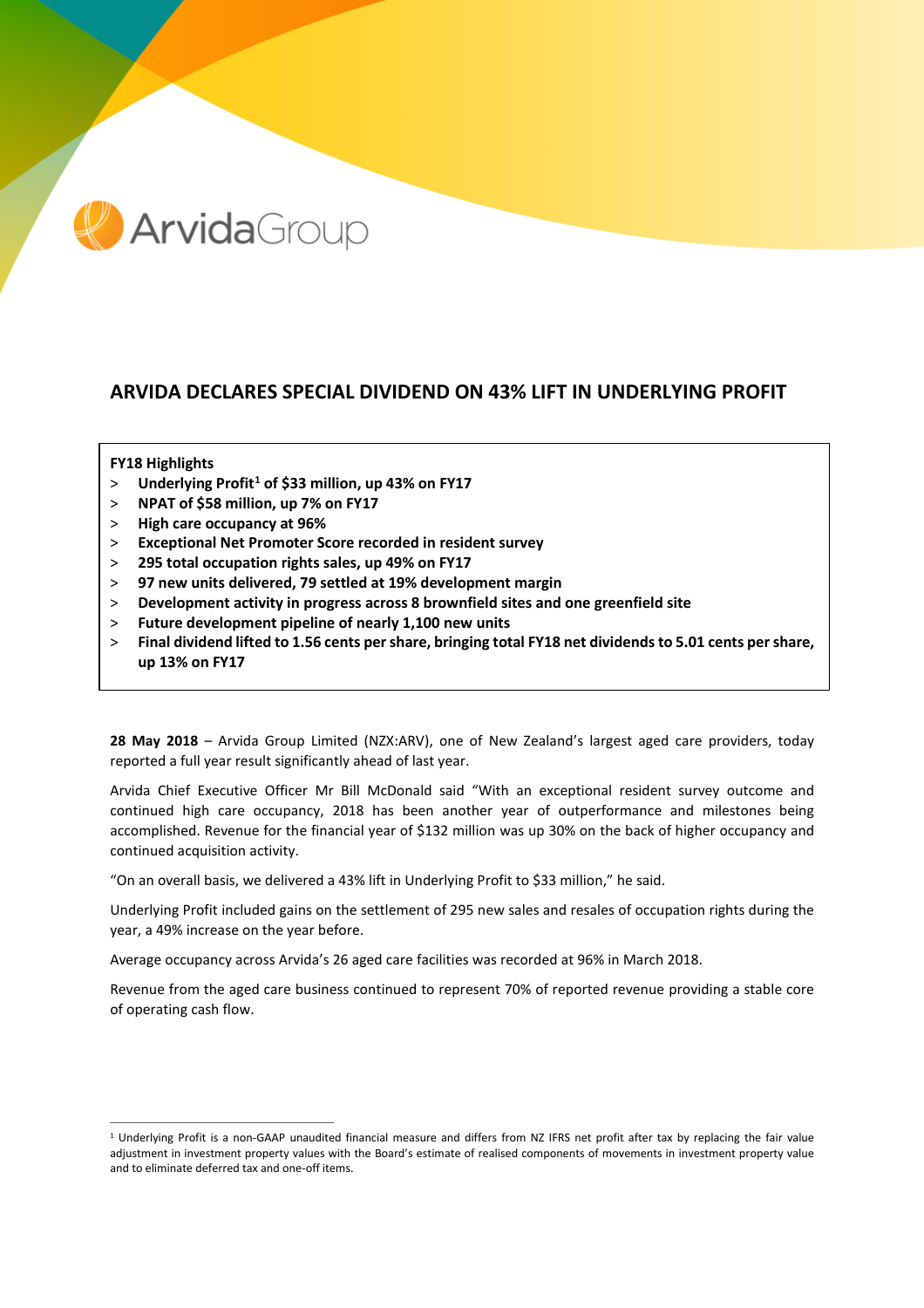### **Dividend**

Arvida Chair Mr Peter Wilson said Arvida's shareholders will receive an increased final ordinary dividend of 1.30 cents per share.

As well as the ordinary dividend, Arvida announced that a special dividend of 0.26 cents per share will be paid, lifting the total dividend payments for the full year to 5.01 cents per share.

Mr Wilson said, "We are pleased to be returning a total of \$20 million to our shareholders in dividends for the full year – an outcome of the strong momentum evident in the business."

The dividends are payable on 21 June 2018.

#### **Clinical Excellence**

Arvida reported 83% of Ministry of Health certification audits completed during the year achieved the gold standard of four-year certification.

Mr McDonald said improvement in clinical operations reflected the work completed by village and clinical managers on implementing Arvida's model of care across the Group. Arvida's resident management system that enabled access to real-time care information was now operating in 23 villages.

"We continue to invest in our systems and our people, providing training and development opportunities to support better outcomes for our residents," he said.

Using Net Promoter Score (NPS) as a key measure Mr McDonald said, "We achieved exceptional resident survey results, exceeding our previous result, demonstrating Arvida has a very strong set of promoters. The result reinforces our vision of service excellence and focus on the resident experience."

Arvida reported NPS of +53 and + 51 for its retirement village and care facility resident surveys respectively. NPS is used globally as a customer satisfaction measure. The overall resident response rate was a high 70%.

### **Development and Acquisition**

Arvida's total asset value increased to \$1.1 billion, up \$337 million on the same period last year, with almost 4,000 residents living in its 29 villages.

Mr McDonald said Arvida was pleased to acquire three quality villages during the year that complemented Arvida's integrated care strategy and national footprint. The villages were successfully integrated and had performed above budget.

Independent valuations for all Arvida care facilities and retirement villages were performed by a panel that comprised registered valuation firms CBRE Limited and Jones Lang LaSalle Limited. Commenting on the panel approach, Mr McDonald is said it reflected practice in other property sectors but was a first for the listed retirement sector in New Zealand.

Arvida reported the implied value of its portfolio had increased to \$1.28 per share.

Arvida continued to execute its development programme with a sizable pipeline that included nearly 1,100 units and beds to be progressively completed over the next six years. Development was in progress at eight brownfield sites and one greenfield site.

During 2018, Arvida delivered 97 new units across six villages. Gross proceeds from the settlement of 79 new unit sales in the year was \$42 million at a development margin of 19%. Over 100 new units are expected to be delivered this financial year said Mr McDonald.

With development activity located within the Waikato and Bay of Plenty regions, a demographic 'Golden Triangle' for retirement living and aged care, Mr McDonald said Arvida had secured a highly experienced team that brought contractor functions in-house. "Arvida will now replicate head contractor functions in-house to